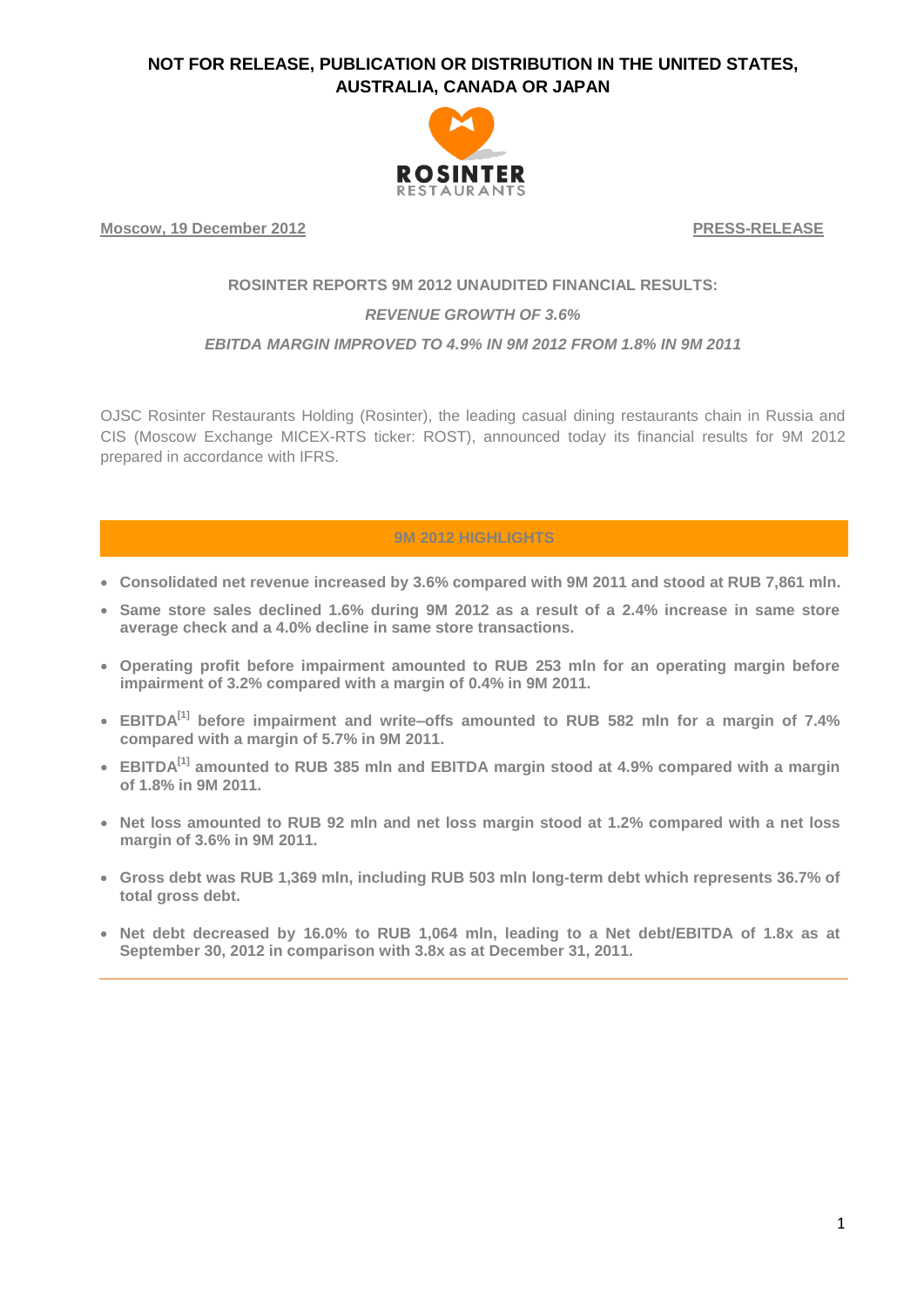#### *Kevin Todd, President and Chief Executive Officer, commented:*

*"Our nine month 2012 financial performance is in line with our expectation and reflects the consequences of a slow traffic flow dynamic that our new team has been addressing with a phased strategy since July this year.*

*This occasion is a good opportunity for me to provide an update on two of our most critical strategic priorities: Brand revitalization for IL Patio and Planet Sushi, our two proprietary core brands, and the reorganization of our overhead or support team as we prefer to call it.*

*The IL Patio and Planet Sushi brand revitalization projects are building momentum supported by an intensive short-term marketing plan that targets transaction growth. New enhanced menus, the initial step of the menu revitalization project, have already been launched for both brands and the test store for the IL Patio Genesis concept, a holistic refresh for restaurants, will open this month while the Planet Sushi Genesis concept is planned to open early 2Q 2013. Also, the Next Generation concepts for IL Patio and Planet Sushi, a major repositioning of the brands with a 10 years horizon, have made good progress and their tests stores are planned to open around mid 1H 2013.* 

*We are looking forward to the initial results of the test stores, both for the Genesis and Next Generation stores, to refine the concepts for commercial rollout during 2H 2013. We target restaurant concepts that are compelling for our guests and that also have an appropriate level of return on investment.*

*On the organizational front, we have already released two of the growth blockages highlighted in our thorough review of the business by closing the brands/operations gap and by launching the new franchise support organization, and our current focus is to consolidate this cultural change within the organization during 2013 in order to achieve its full benefit in 2014. Also, we have completed the first step of our overhead reorganization that targets a more effective and lower cost support team.*

*I look forward to our next communication early February 2013 when we will provide our trade update for last quarter 2012 and hold a conference call for a business update and guidance for 2013. Meanwhile, on behalf of the Rosinter team let me wish all of you a very happy holiday season".*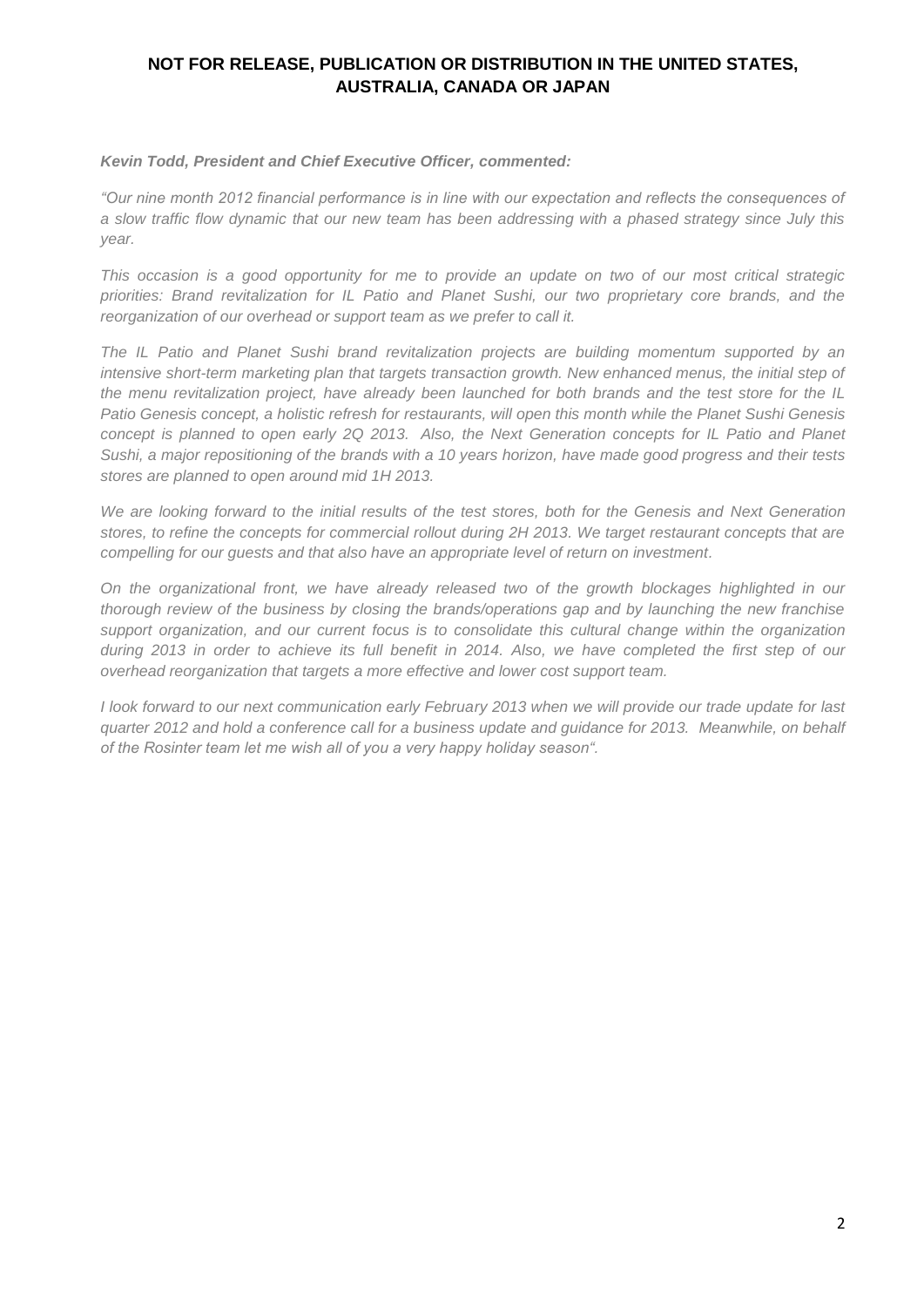#### *Income Statement Summary*

| (RUB) thousands                                                                                   | 9M 2012              |                  | 9M 2011                |                 | % Change<br>Y-o-Y |
|---------------------------------------------------------------------------------------------------|----------------------|------------------|------------------------|-----------------|-------------------|
| Net revenue<br>Incl. Revenue from restaurants and canteens                                        | 7861055<br>7 522 372 | 100,0%<br>95,7%  | 7 588 906<br>7 275 260 | 100,0%<br>95,9% | 3,6%<br>3,4%      |
| Incl. Revenue from franchising                                                                    | 208 374              | 2,7%             | 199 065                | 2,6%            | 4,7%              |
| Cost of sales<br>Incl. Food and beverages                                                         | 6 375 637<br>1816801 | 81,1%<br>23, 1 % | 6 155 792<br>1789 427  | 81,1%<br>23,6%  | 3,6%<br>1,5%      |
| Incl. Payroll and related taxes                                                                   | 1703207              | 21,7%            | 1758878                | 23,2 %          | $(3,2)\%$         |
| Incl. Rent                                                                                        | 1 458 418            | 18,6%            | 1 247 397              | 16,4%           | 16,9%             |
| Incl. Utilities                                                                                   | 235 523              | 3,0%             | 248 947                | 3,3%            | $(5, 4)$ %        |
| Incl. Materials                                                                                   | 225 117              | 2,9%             | 244 960                | 3,2%            | $(8, 1)\%$        |
| <b>Gross profit</b>                                                                               | 1 485 418            | 18,9%            | 1 433 114              | 18,9%           | 3,6%              |
| <b>SG&amp;A Expenses</b>                                                                          | 1 133 477            | 14,4 %           | 1 187 097              | 15,6 %          | $(4, 5)$ %        |
| Incl. Payroll and related taxes                                                                   | 635 133              | 8,1%             | 661 736                | 8,7%            | $(4,0)\%$         |
| Incl. Advertising                                                                                 | 161 665              | 2, 1%            | 148 422                | 2,0%            | 8,9%              |
| Incl. Other expenses                                                                              | 63 496               | 0,8%             | 74 034                 | 1,0%            | $(14,2)\%$        |
| Incl. Increase in allowance for impairment of advances<br>paid, taxes recoverable and receivables | 10010                | 0, 1%            | 32 377                 | 0,4%            | $(69, 1)\%$       |
| Start-up expenses for new restaurants                                                             | 73 741               | 0,9%             | 88 281                 | 1,2%            | $(16, 5)\%$       |
| Other gains                                                                                       | 53 516               | 0,7%             | 34 073                 | 0,4%            | 57,1%             |
| Other losses                                                                                      | 79 097               | 1,0%             | 161 774                | 2, 1%           | $(51, 1)\%$       |
| Incl. Loss on disposal of non-current assets                                                      | 45 394               | 0,6%             | 93 4 64                | 1,2%            | $(51, 4)$ %       |
| Profit from operating activities before impairment                                                | 252 619              | 3,2%             | 30 035                 | 0,4%            | 741,1%            |
| Losses from impairment of operating assets                                                        | 150 997              | 1,9%             | 204 784                | 2,7%            | $(26, 3)\%$       |
| Profit/(loss) from operating activities after<br>impairment                                       | 101 622              | 1,3%             | (174749)               | $(2,3)\%$       | $(158, 2)\%$      |
| Financial expenses, net                                                                           | 130 795              | 1,7%             | 127 574                | 1,7%            | 2,5%              |
| Foreign exchange gains/(losses), net                                                              | 1 5 6 5              | 0,0%             | (20 478)               | $(0, 3)$ %      | $(107, 6)\%$      |
| Share of profits/(losses) of JV and associates                                                    | 67                   | 0,0%             | 813                    | 0,0%            | $(91, 8)$ %       |
| Loss before tax                                                                                   | (27541)              | $(0, 4)$ %       | (321988)               | (4,2)%          | $(91, 4)\%$       |
| Income tax                                                                                        | (64 187)             | $(0,8)$ %        | 45 383                 | 0,6%            | $(241, 4)\%$      |
| <b>Net loss</b>                                                                                   | (91728)              | (1,2)%           | (276605)               | (3,6)%          | $(66, 8)\%$       |
| Profit/(loss) from operating activities after impairment                                          | 101 622              | 1,3%             | (174749)               | $(2,3)\%$       | $(158, 2)\%$      |
| Depreciation and amortization                                                                     | 283 647              | 3,6%             | 312 661                | 4,1%            | $(9,3)\%$         |
| EBITDA <sup>(1)</sup>                                                                             | 385 269              | 4,9%             | 137 912                | 1,8%            | 179,4%            |
| Loses from impairment                                                                             | 150 997              | 1,9%             | 204 784                | 2,7%            | $(26, 3)\%$       |
| EBITDA <sup>(1)</sup> before impairment                                                           | 536 266              | 6,8%             | 342 696                | 4,5 %           | 56,5%             |
| Loss on disposal of non-current assets                                                            | 45 394               | 0,6%             | 93 4 64                | 1,2%            | $(51, 4)\%$       |
| EBITDA <sup>(1)</sup> before impairment and write-offs                                            | 581 660              | 7,4 %            | 436 160                | 5,7%            | 33,4 %            |

In 9M 2012, *consolidated revenue* increased by 3.6% as compared with 9M 2011, driven by a 3.4% increase in Revenue from restaurants and canteens and by a 4.7% increase of revenue from franchising. Corporate restaurants and canteens revenue growth was mainly driven by the revenue growth of stores not included in the SSSG portfolio because they had been operating less than 18 months as at January 1, 2012 and the acquisition of the remaining 50% stake in Costa JV and its consolidation since June 2012 which accounted for 1.1% of consolidated revenue increase in 9M 2012 compared to 9M 2011. Our same store portfolio gross revenue declined in 9M 2012 by 1.6% as a result of a 2.4% increase of average check and a 4.0% decline in number of transactions. Franchise revenue increased mainly due to the increase in the number of franchised restaurants to 130 by September 30, 2012 from 120 by September 30, 2011.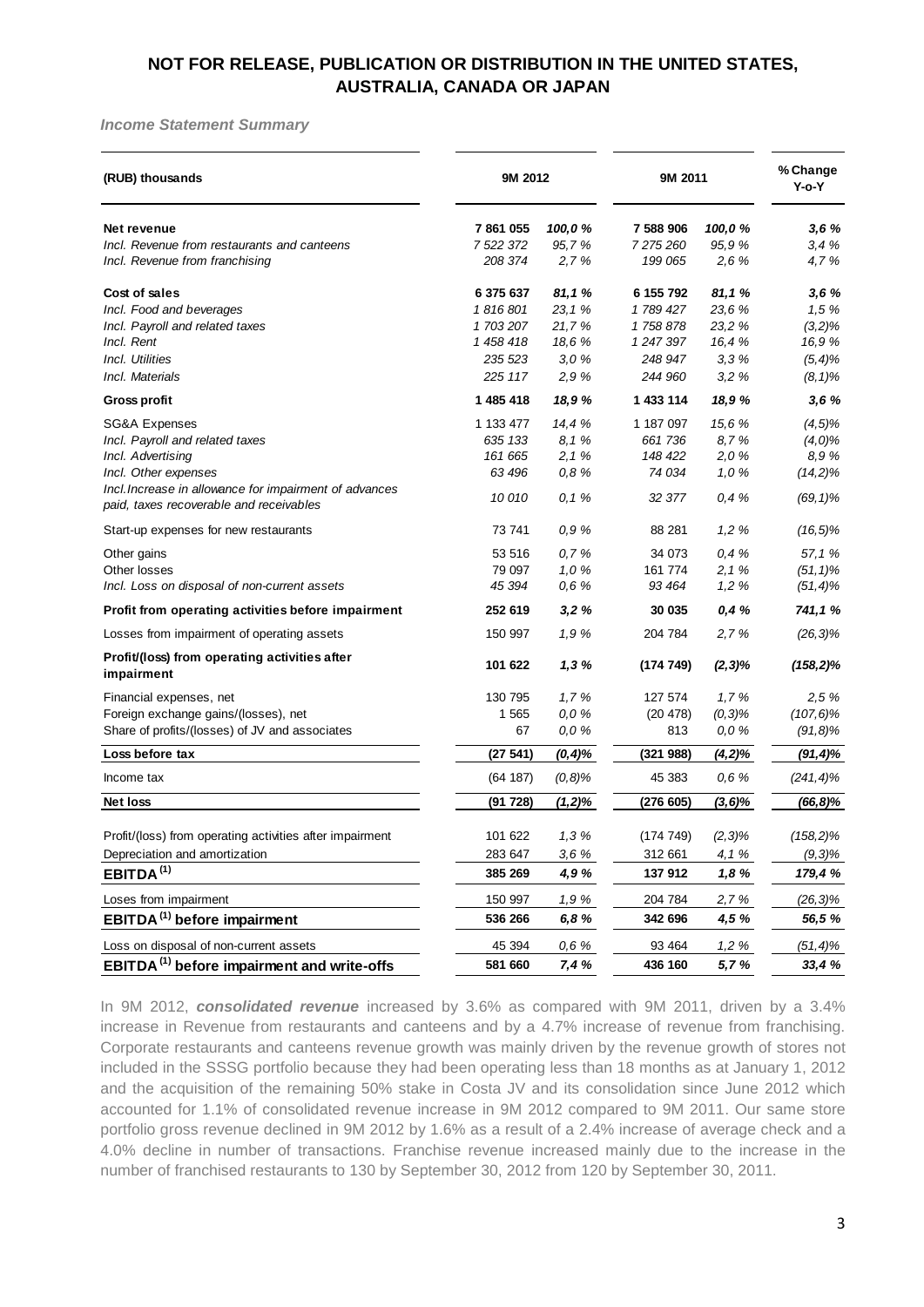*Gross profit margin* stood at 18.9% in 9M 2012 and 9M 2011. Improvements in Food and Beverage of 50 basis points, payroll and taxes of 150 basis points, utilities of 30 basis points and materials of 30 basis points were offset by a 220 basis points increase in rent, all measured as a percentage of total revenue.

Food and Beverage improvement as a percentage of total revenue of 50 basis points was mainly due to additional supply chain efficiency of 100 basis points which was partially offset by 50 basis points from purchase price inflation in 3Q 2012 which was not compensated by price increases. Payroll decrease by 150 basis points was mostly driven by an improved staff scheduling as well as by a reduction of social taxes rates. Rent increased by 220 basis points of which 90 basis points were driven by lease rent inflation, 40 basis points represented the effect of foreign currency rates growth of 7% in 9M 2012 compared to 9M 2011 and 30 basis points was a onetime rent discount in some of the Group's leased properties in 9M 2011. Additionally there was a reclassification of certain maintenance expenses from utilities to rent which decreased utilities expenses by 30 basis points and increased rent by the same level, all measured as a percentage of total revenue.

*Selling, general and administrative expenses* decreased as a percentage of revenue to 14.4% in 9M 2012 from 15.6% in 9M 2011 driven mainly by a decrease of 60 basis point in payroll, 30 basis point in allowance for impairment of advances paid, taxes recoverable and receivables and 20 basis points in other expenses, partially offset by a 10 basis point increase in advertising, all measured as a percentage of total revenue.

Payroll decreased as a result of headcount optimization and office cost reduction. Advertising increased by 10 basis points of total revenue mainly due to higher advertisement costs budgeted for this period.

*Other gains* increased 30 basis points as a percentage of total revenue in 9M 2012 in comparison with 9M 2011 due to the recognition of a onetime profit on the purchase of the remaining 50% stake in Costa JV, which became a 100% subsidiary of the Group. *Other losses* decreased 110 basis points as a percentage of total revenue in 9M 2012 in comparison to 9M 2011 mainly due to a similar decrease in Loss on disposal of non-current assets. As a consequence, an improvement in the contribution to the margin from other net gains and losses represented 140 basis points as a percentage of total revenue.

*Losses from impairment of operating assets* decreased to 1.9% of total revenue in 9M 2012 in comparison with 2.7% in 9M 2011. For more information please refer to note 4 of the financial statements for the 6 months ended 30 June 2012.

**Profit from operating activity before impairment** increased to 3.2% of total revenue in 9M 2012 from 0.4% in 9M 2011, while *Profit from operating activity after impairment* increased to 1.3% from a loss of 2.3% in 9M 2011.

Income taxes increase of 140 basis points of total revenue is a result of increased profitability of the group and its operating entities.

*Net loss margin* improved to 1.2% in 9M 2012 from 3.6% in 9M 2011, mainly as a result of an improvement of 120 basis points in SG&A expenses, 140 basis points in Other operating income and expenses, 80 basis points in Loses on impairment of operating assets, which were partially offset by an increase of 140 basis point in Income tax, all measured as a percentage of total revenue.

As a result, *EBITDA margin* in 9M 2012 increased to 4.9% from a margin of 1.8% in 9M 2011, while *EBITDA margin before impairments* stood at 6.8% in 9M 2012 in comparison to 4.5% in 9M 2011. Similar improvement trend is shown by *EBITDA margin before impairments and write-offs,* which increased to 7.4% in 9M 2012 from 5.7% in 9M 2011.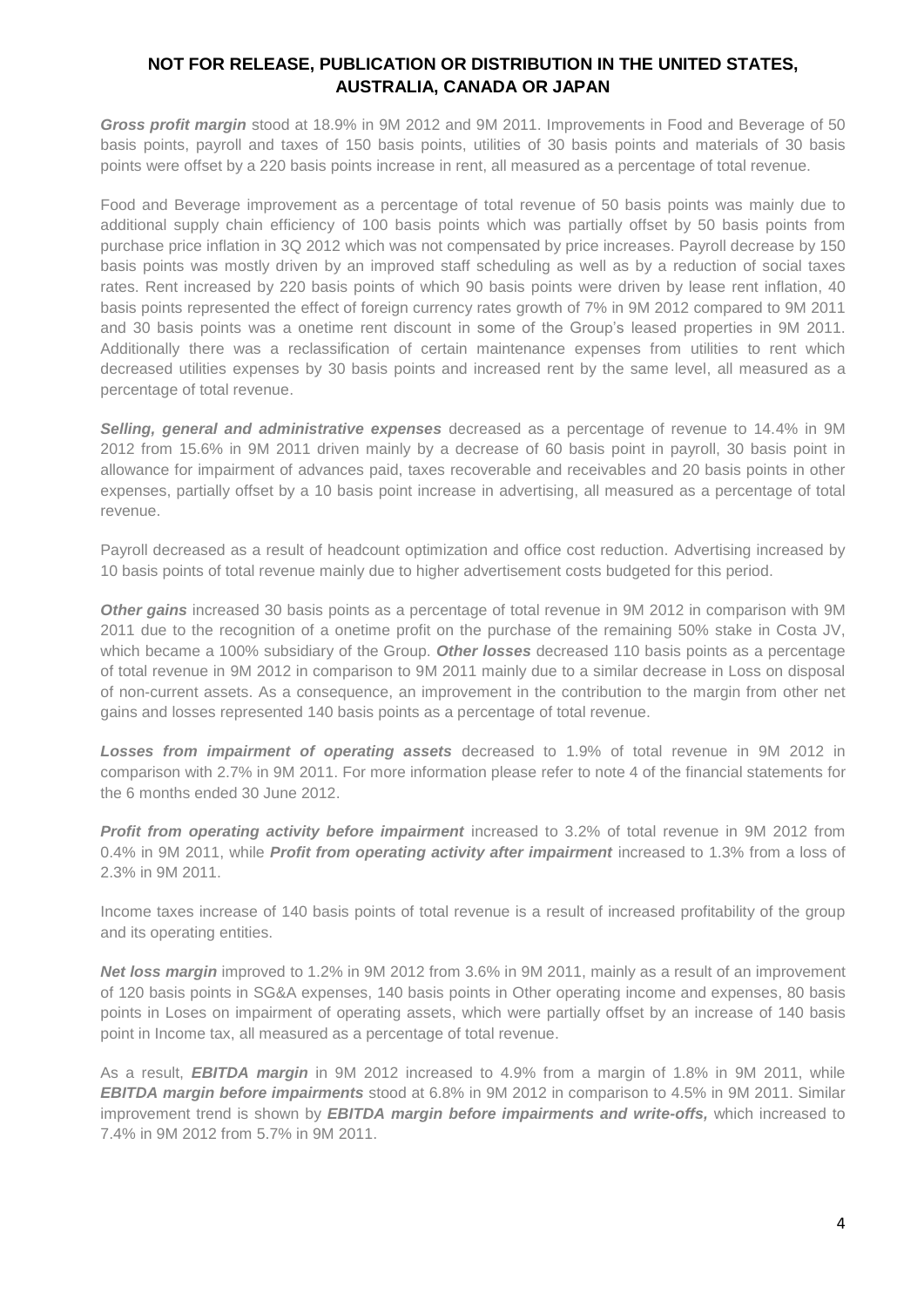*Cash Flow Performance*

| (RUB) thousands                                                    | 9M 2012   | 9M 2011   | % Change<br>$Y$ -o- $Y$ |
|--------------------------------------------------------------------|-----------|-----------|-------------------------|
| Net cash flow from operating activities                            | 431 161   | 386 995   | 11,4%                   |
| Incl. Cash flow before changes in operating assets and liabilities | 584 564   | 474 661   | 23.2 %                  |
| Incl. Change in operating Assets and Liabilities                   | 10821     | 36 113    | $(70,0)\%$              |
| Incl. Financial and tax cash outflow                               | (164 224) | (123 779) | 32.7%                   |
| Net cash flow used in investing activities                         | (185 400) | (455651)  | $(59,3)\%$              |
| Net cash flow from/(used in) financing activities                  | (173 353) | 78 425    | $(321,0)\%$             |
| Effect of exchange rates on cash and cash equivalents              | (1771)    | (7179)    | $(75,3)\%$              |
| Net increase/(decrease) in cash & cash equivalent                  | 70 637    | 2 5 9 0   | 2627,8%                 |
| Cash & Cash equivalents at beginning of period                     | 233 901   | 216 510   | 8.0%                    |
| Cash & Cash equivalents at end of period                           | 304 538   | 219 100   | 39.0%                   |

*Cash flow from operating activities* increased by 11.4% to RUB 431,161 thousand in 9M 2012 from RUB 386,995 thousand in 9M 2011. Cash flow before changes in operating assets and liabilities increased by 23.2% to RUB 584,564 thousand from RUB 474,661 thousand due to a better operating performance, which was partially offset by a 32.7% increase of financial and tax cash outflow.

*Net cash used in investing activities* decreased by 59.3% to RUB 185,400 thousand in 9M 2012 from RUB 455,651 thousand in 9M 2011, mainly due to a decrease of investment in new restaurants, to the proceeds from the repayment of related parties' loans for RUB 43,408 thousand in 9M 2012, and to the payment for the acquisition of a non-controlling interest in subsidiaries in 9M 2011 that did not recur in 9M 2012 for an amount of RUB 45,723 thousand.

*Net cash used in financing activities* increased by RUB 245,778 to RUB 173,353 thousand in 9M 2012 and was mainly invested in an increase of cash and cash equivalent and gross debt repayment as it is summarized in the table below.

*Debt and Liquidity*

| (RUB) thousands                  | 9M 2012   |         | 2011      |        | % Change<br>$Y$ -o- $Y$ |
|----------------------------------|-----------|---------|-----------|--------|-------------------------|
| <b>Total Gross Debt</b>          | 1 368 827 | 100,0 % | 1 500 699 | 100,0% | (8,8)%                  |
| Short-term debt                  | 866 195   | 63,3%   | 1 210 931 | 80,7%  | $(28,5)\%$              |
| Long-term debt                   | 502 632   | 36,7 %  | 289 768   | 19,3%  | 73,5 %                  |
| <b>Net Debt</b>                  | 1 064 289 | 77,8%   | 1 266 798 | 84,4 % | $(16, 0)\%$             |
| Net Debt / EBITDA <sup>(2)</sup> | 1,8       |         | 3,8       |        | (51,7)%                 |

Total gross debt of the Group decreased by 8.8% while net debt decreased by 16.0% in 9M 2012 when compared with the corresponding figures as at December 31 2011. The maturity profile of our debt portfolio substantially improved with the long-term component increasing to 36.7% as at September 30, 2012 from 19.3% as at December 31, 2011. For more information please refer to note 9 of the financial statements for the 6 months ended 30 June 2012. Net debt/EBITDA ratio decreased to 1,8x as at September 30, 2012 from 3,8x as at December 31, 2011.

As at 30 November 2012 the Group signed two long-term loan contracts with Raiffeisenbank and Unicredit bank for the total amount of RUB 800 million, which will further improve the Group's debt maturity profile.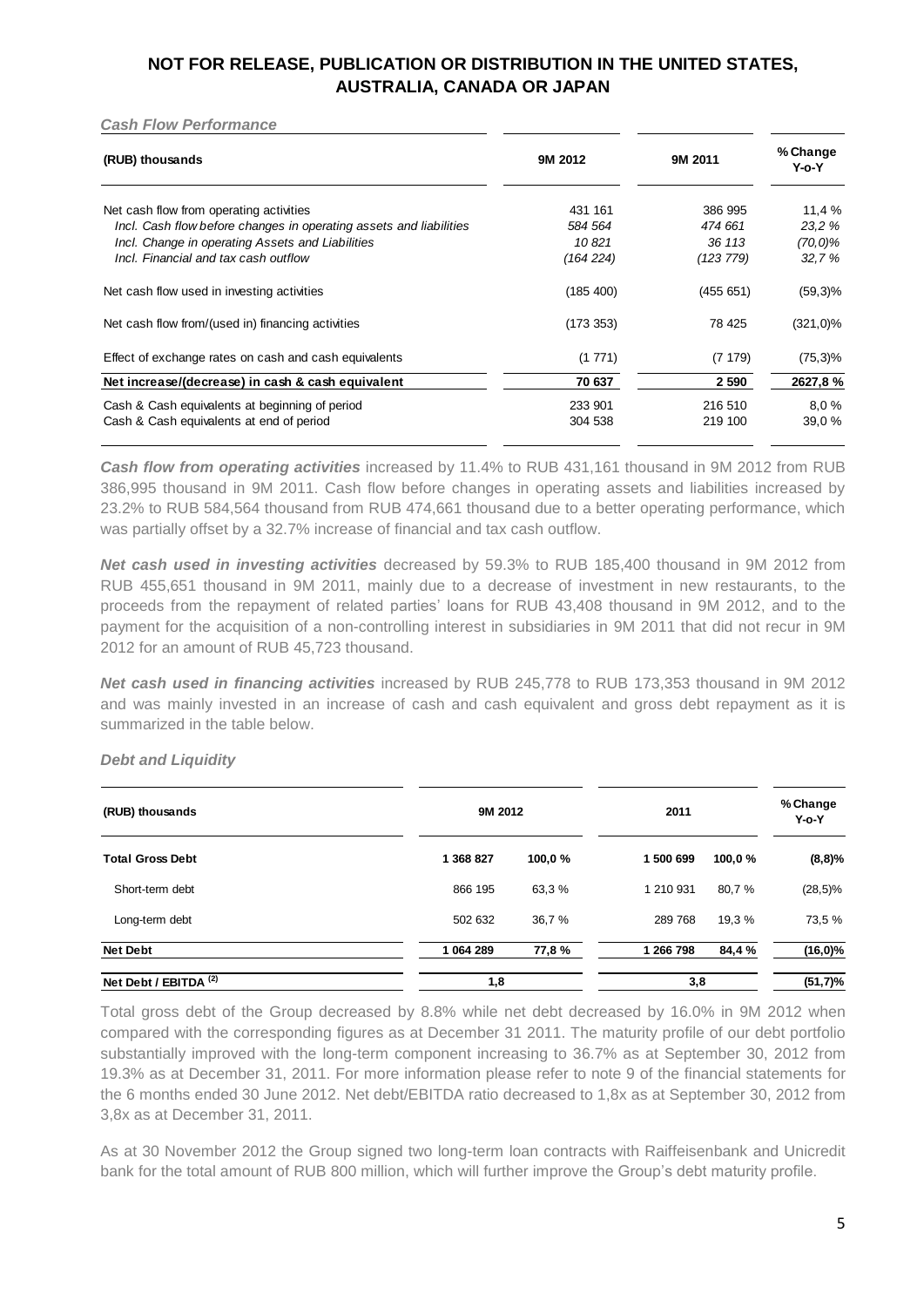Gross debt maturity schedule as at September 30, 2012 is illustrated below.

| (RUB) mln                  | Within 6M | 6M-12M<br>(4Q'12-1Q'13) (2Q'13-3Q'13) (4Q'13-1Q'14) (2Q'14-3Q'14) | 12M-18M | $18M+$ | <b>Total</b> |
|----------------------------|-----------|-------------------------------------------------------------------|---------|--------|--------------|
| <b>Gross debt maturity</b> | 309       | 558                                                               | 378     | 125    | 1.369        |
|                            | 22.6 %    | 40.7 %                                                            | 27.6%   | 9.1%   | 100.0%       |

*[1] EBITDA is calculated by adding back depreciation and amortization to profit from operating activities after impairment. EBITDA measures are not measurements of our operating performance under IFRS and should not be considered as an alternative to profit for the year, operating profit or any other performance measures derived in accordance with IFRS or as an alternative to cash flow from operating activities or as a measure of our liquidity. Our approach to calculating EBITDA may differ from the approach of other companies.*

*[2] EBITDA is calculated over the 12 preceding calendar months.*

Some information in this review may contain "forward-looking statements" which include all statements other than statements of historical fact. Such forward-looking statements can often be identified by words such as "plans", "believes", "anticipates", "expects", "intends", "estimates", "will", "may", "continue", "should" and similar expressions. Such forward-looking statements involve known and unknown risks, uncertainties and other important factors beyond the Company's and/or its Management control that could cause the actual results, performance or achievements of the Company to be materially different from future results, performance or achievements expressed or implied by such forward-looking statements. Such forwardlooking statements are based on numerous assumptions regarding the Company's present and future business strategies and the environment in which the Company will operate in the future. By their nature, forward-looking statements involve risks and uncertainties because they relate to events and depend on circumstances that may or may not occur in the future. These forward-looking statements speak only as at the date as of which they are made, and the Company and/or its Management does not intend and has no duty or obligation to supplement, amend, update or revise any of the forward-looking statements contained herein to reflect any change in the Company's and/or its Management expectations with regard thereto or any change in events, conditions or circumstances on which any such statements are based. The information and opinions contained in this review are provided as at the date of this review and are subject to change by the Company's own discretion without notice of any kind and form.

\* \* \*

#### **Investors and analysts enquiries**:

**Tigran Aslanyan** Acting Financial Director

**Konstantin Kravtsov** Head of corporate reporting

E-mail: [ir@rosinter.ru](mailto:ir@rosinter.ru) Tel.: + 7 495 788 44 88 ext. 2108

#### **Press enquiries**:

**Valeria Silina** Vice-president for corporate communications

> **Anna Postnikova** Press-secretary

E-mail: [pr@rosinter.ru](mailto:pr@rosinter.ru) Tel.: +7 495 788 44 88 ext. 2676

#### **Note to Editors:**

**As at 30 November 2012 OJSC Rosinter Restaurants Holding** is the leading casual dining restaurant company in Russia and CIS, which operates 408 outlets in 43 cities in Russia, CIS and Central Europe, including Baltic countries. The chain has 381 casual dining restaurants, including 129 franchised restaurants, and 27 Costa Coffee outlets. The Company offers mainly casual dining Italian, Japanese and American cuisine under its proprietary brands IL Patio and Planet Sushi and its licensed brand T.G.I. Friday's, and it also develops and operates the Costa Coffee chain in Russia under a license. Rosinter has been expanding in recent years its operations to airports and train stations where it serves currently guests in 40 outlets located in 7 transportation hubs. Rosinter Restaurants Holding is listed on the Moscow Exchange MICEX-RTS (rts.micex.ru) under the stock ticker ROST.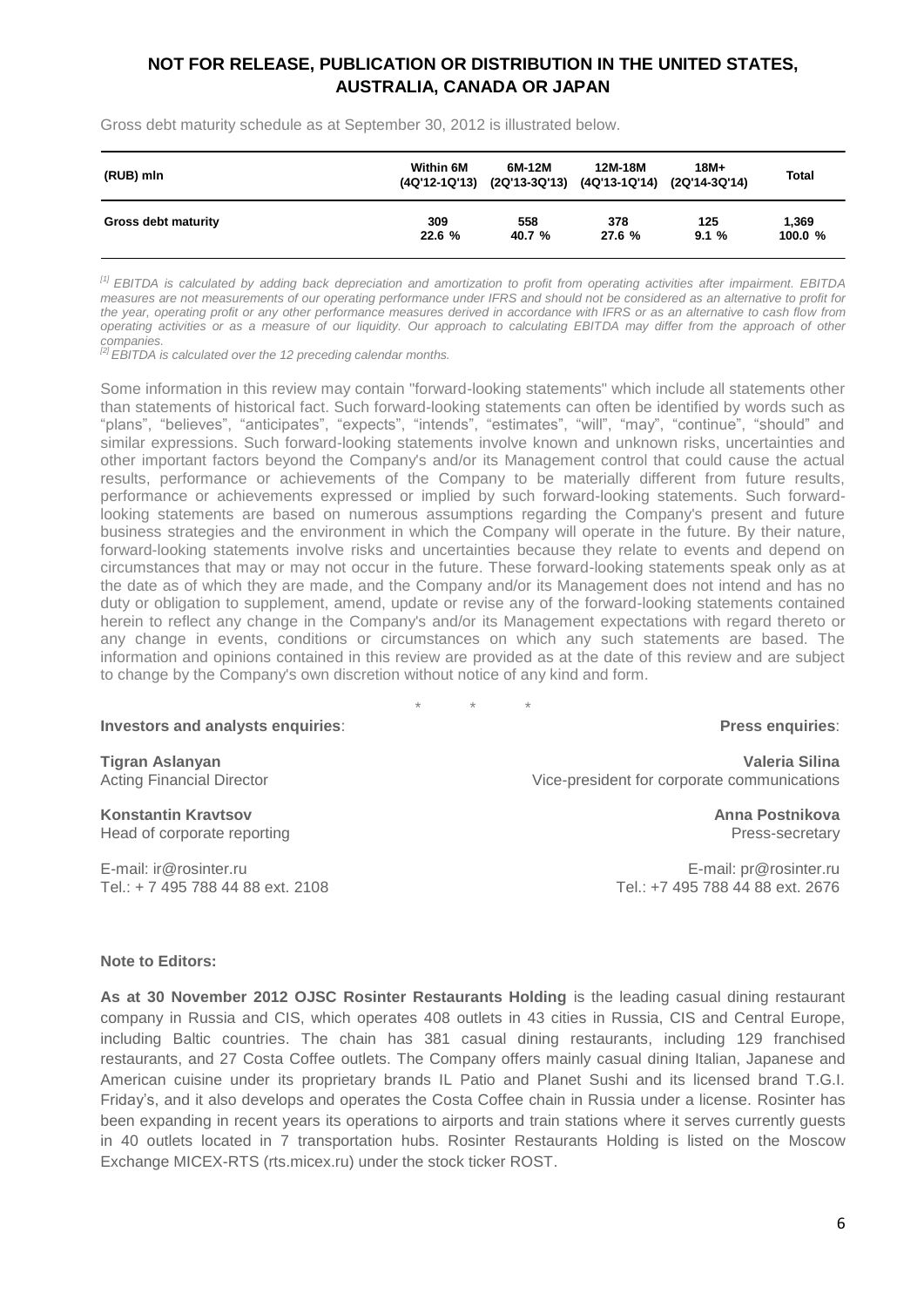#### **APPENDIX**

# Unaudited Interim Consolidated Income Statement

## for the nine months ended September 30, 2012

## *(All amounts are in thousands of Russian Roubles, unless specified otherwise)*

|                                                                                    | For the nine months ended<br>September 30, |                    |  |
|------------------------------------------------------------------------------------|--------------------------------------------|--------------------|--|
|                                                                                    |                                            |                    |  |
|                                                                                    | 2012                                       | 2011               |  |
|                                                                                    | <b>Unaudited</b>                           |                    |  |
| <b>Revenue</b>                                                                     | 7,861,055                                  | 7,588,906          |  |
| Cost of sales                                                                      | (6,375,637)                                | (6,155,792)        |  |
| <b>Gross profit</b>                                                                | 1,485,418                                  | 1,433,114          |  |
| Selling, general and administrative expenses                                       | (1, 133, 477)                              | (1,187,097)        |  |
| Start-up expenses for new restaurants                                              | (73,741)                                   | (88, 281)          |  |
| Other gains                                                                        | 53,516                                     | 34,073             |  |
| Other losses                                                                       | (79,097)                                   | (161,774)          |  |
| Profit from operating activities before impairment                                 | 252,619                                    | 30,035             |  |
| Loss from impairment of operating assets                                           | (150,997)                                  | (204, 784)         |  |
| Profit/(loss) from operating activities after impairment                           | 101,622                                    | (174, 749)         |  |
| Financial income                                                                   | 18,509                                     | 13,969             |  |
| Financial expense                                                                  | (149, 304)                                 | (141, 543)         |  |
| Foreign exchange gains/(losses), net                                               | 1,565                                      | (20, 478)          |  |
| Share of profits of joint venture and associates                                   | 67                                         | 813                |  |
| Loss before income tax                                                             | (27, 541)                                  | (321, 988)         |  |
| Income tax (expense)/benefit                                                       | (64, 187)                                  | 45,383             |  |
| Net loss for the period                                                            | (91, 728)                                  | (276, 605)         |  |
| Attributable to:                                                                   |                                            |                    |  |
| Equity holders of the parent entity                                                | (87, 480)                                  | (270, 220)         |  |
| Non-controlling interests                                                          | (4,248)                                    | (6,385)            |  |
| Loss per share, basic, Russian Roubles<br>Loss per share, diluted, Russian Roubles | (5.60)<br>(5.41)                           | (17.28)<br>(16.90) |  |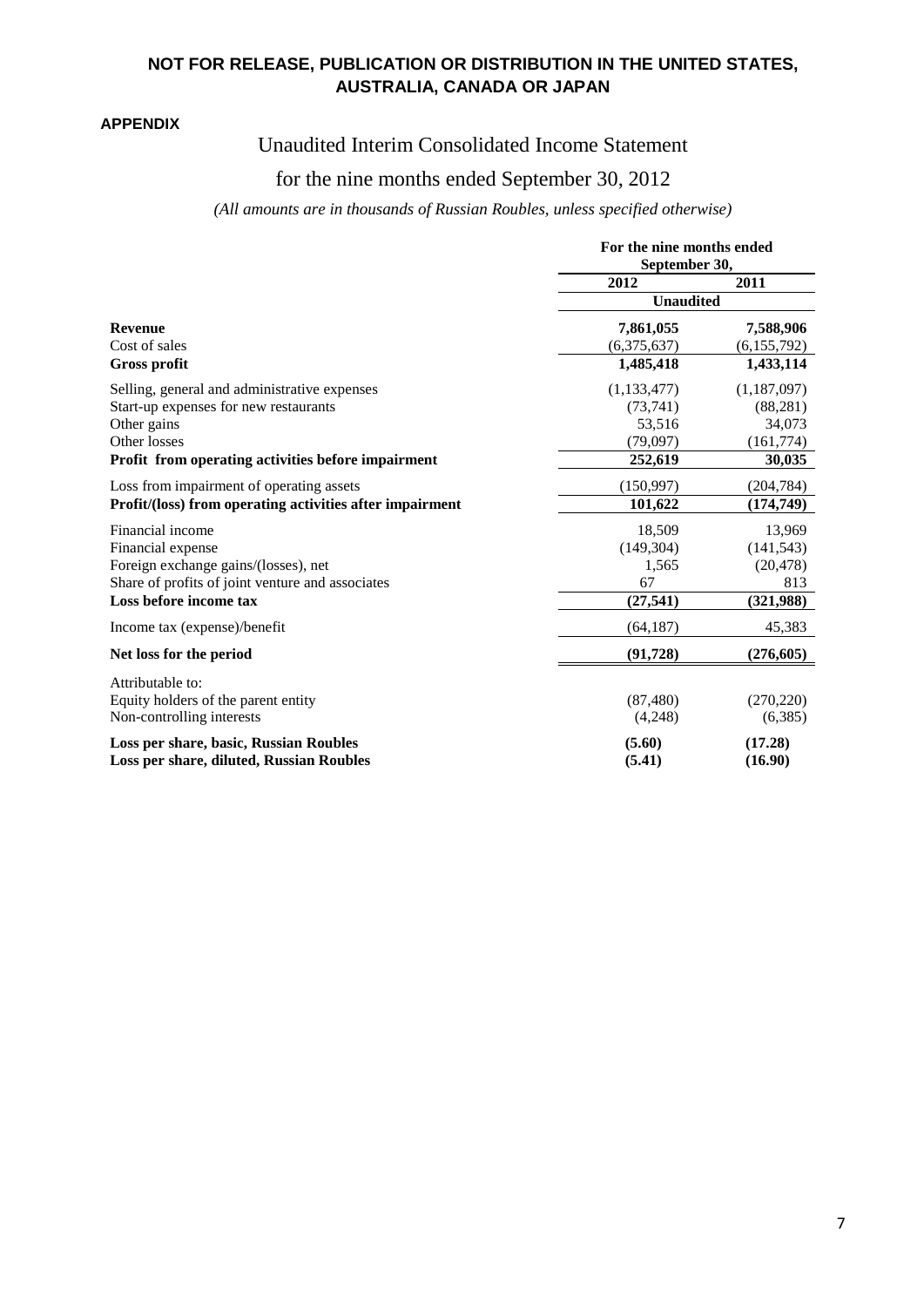#### **APPENDIX**

# Unaudited Interim Consolidated Statement of Financial Position

# at September 30, 2012

#### *(All amounts are in thousands of Russian Roubles, unless specified otherwise)*

|                                                            | September 30,<br>2012,<br>unaudited | December 31,<br>2011,<br>audited |
|------------------------------------------------------------|-------------------------------------|----------------------------------|
| <b>ASSETS</b>                                              |                                     |                                  |
| <b>Non-current assets</b>                                  |                                     |                                  |
| Property and equipment                                     | 1,962,614                           | 2,123,855                        |
| Intangible assets                                          | 96,008                              | 135,948                          |
| Goodwill                                                   | 176,153                             | 176,153                          |
| Investments in joint ventures and associates               | 4,862                               | 4,795                            |
| Long-term loans due from related parties                   | 18,084                              | 104,336                          |
| Long-term receivables due from related parties             | 3,053                               | 3,854                            |
| Deferred income tax asset                                  | 153,289                             | 123,971                          |
| Other non-current assets                                   | 177,230                             | 143,451                          |
|                                                            | 2,591,293                           | 2,816,363                        |
| <b>Current assets</b>                                      |                                     |                                  |
| Inventories                                                | 132,080                             | 167,768                          |
| VAT and other taxes recoverable                            | 107,747                             | 102,306                          |
| Income tax recoverable                                     | 32,939                              | 34,940                           |
| Trade and other receivables                                | 204,250                             | 196,124                          |
| Advances paid                                              | 142,406                             | 184,319                          |
| Receivables from related parties                           | 120,169                             | 56,258                           |
| Short-term loans                                           | 15,278                              | 7,524                            |
| Short-term loans due from related parties                  | 56,909                              | 100,198                          |
| Cash and cash equivalents                                  | 304,538                             | 233,901                          |
|                                                            | 1,116,316                           | 1,083,338                        |
| <b>TOTAL ASSETS</b>                                        | 3,707,609                           | 3,899,701                        |
|                                                            |                                     |                                  |
| <b>EQUITY AND LIABILITIES</b>                              |                                     |                                  |
| <b>Equity</b>                                              |                                     |                                  |
| Equity attributable to equity holders of the parent entity |                                     |                                  |
| Share capital                                              | 2,767,015                           | 2,767,015                        |
| Additional paid-in capital                                 | 2,204,190                           | 2,204,816                        |
| <b>Treasury shares</b>                                     | (413,085)                           | (416, 732)                       |
| Other capital reserves<br><b>Accumulated losses</b>        | 22,026                              | 18,526                           |
| <b>Translation difference</b>                              | (3,708,803)                         | (3,621,323)                      |
|                                                            | (76,305)                            | (72, 847)                        |
|                                                            | 795,038                             | 879,455                          |
| Non-controlling interests                                  | 12,632                              | 18,596                           |
|                                                            | 807,670                             | 898,051                          |
| Non-current liabilities                                    |                                     |                                  |
| Long-term loans and borrowings                             | 502,632                             | 289,768                          |
| Long-term liabilities to partners                          | 44,196                              | 48,519                           |
| Deferred income                                            | 1,858                               | 8,050                            |
| Deferred income tax liabilities                            | 73,747                              | 59,165                           |
|                                                            | 622,433                             | 405,502                          |
| <b>Current liabilities</b>                                 |                                     |                                  |
| Trade and other payables                                   | 1,212,236                           | 1,144,668                        |
| Short-term loans and borrowings                            | 866,195                             | 1,210,931                        |
| Payables to related parties                                | 28,960                              | 24,024                           |
| Short-term loans due to related parties                    | 4,466                               | 5,241                            |
| Short-term liabilities to partners                         | 41,140                              | 48,882                           |
| Deferred income                                            | 62,660                              | 62,487                           |
| Income tax payable                                         | 61,849                              | 99,915                           |
|                                                            | 2,277,506                           | 2,596,148                        |
| <b>TOTAL EQUITY AND LIABILITIES</b>                        | 3,707,609                           | 3,899,701                        |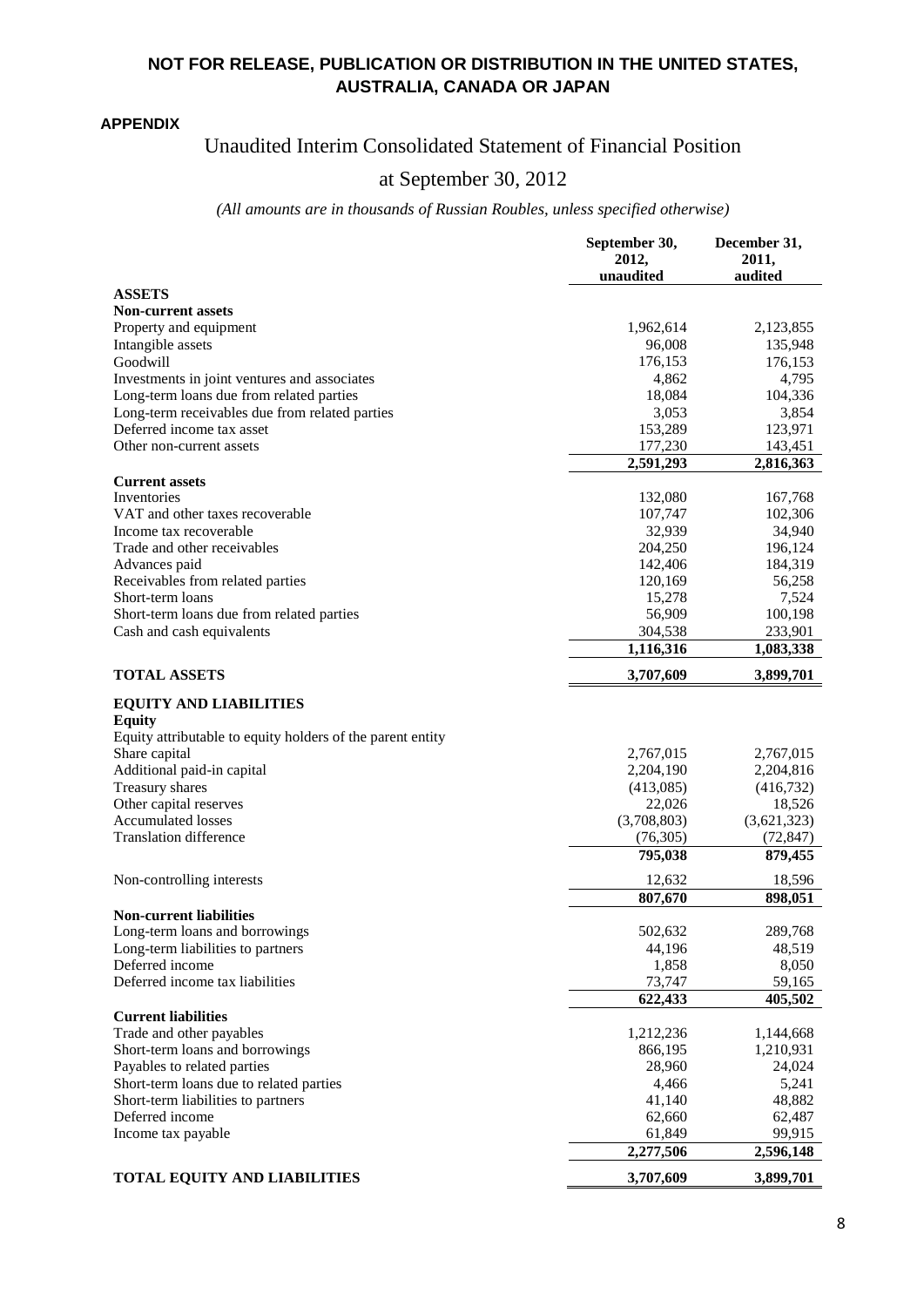#### **APPENDIX**

# Unaudited Interim Consolidated Statement of Cash Flows

# for the nine months ended September 30, 2012

## *(All amounts are in thousands of Russian Roubles, unless specified otherwise)*

|                                                                                           | For the nine months ended<br>September 30, |            |
|-------------------------------------------------------------------------------------------|--------------------------------------------|------------|
|                                                                                           | 2012                                       | 2011       |
|                                                                                           | <b>Unaudited</b>                           |            |
| <b>Operating activities</b>                                                               |                                            |            |
| Loss before tax                                                                           | (27, 541)                                  | (321,988)  |
| Adjustments to reconcile loss before tax to net cash provided by<br>operating activities: |                                            |            |
| Depreciation and amortization                                                             | 283,647                                    | 312,661    |
| Foreign exchange (gains)/losses, net                                                      | (1,565)                                    | 20,478     |
| Financial income                                                                          | (18,509)                                   | (13,969)   |
| Financial expense                                                                         | 149,304                                    | 141,543    |
| Allowance for impairment of advances paid, taxes recoverable and                          |                                            |            |
| receivables                                                                               | 10,010                                     | 32,377     |
| Obsolescence/(reversal of obsolescence) of inventories                                    | 959                                        | (1,431)    |
| Loss on disposal of non-current assets                                                    | 45,394                                     | 93,464     |
| Impairment of assets                                                                      | 150,997                                    | 204,784    |
| Share of joint venture's and associates' results                                          | (67)                                       | (813)      |
| Write off and impairment of loans receivable from related parties                         |                                            | 91         |
| Gain on bargain purchase                                                                  | (11, 565)                                  |            |
| Share based payment expenses                                                              | 3,500                                      | 7,464      |
|                                                                                           | 584,564                                    | 474,661    |
| Changes in operating assets and liabilities:                                              |                                            |            |
| Decrease in inventories                                                                   | 39,226                                     | 82,003     |
| Increase in advances, taxes recoverable, receivables                                      |                                            |            |
| and other assets                                                                          | (4,160)                                    | (63, 847)  |
| (Increase)/decrease in receivables from/payables to related parties, net                  | (43, 812)                                  | 64,644     |
| Increase / (decrease) in trade and other payables                                         | 19,567                                     | (46, 687)  |
| Net cash generated from operations                                                        | 595,385                                    | 510,774    |
| Interest paid                                                                             | (105, 739)                                 | (94, 549)  |
| Interest received                                                                         | 9,919                                      | 6,070      |
| Income tax paid                                                                           | (68, 404)                                  | (35,300)   |
| Net cash flows from operating activities                                                  | 431,161                                    | 386,995    |
| <b>Investing activities</b>                                                               |                                            |            |
| Purchases of property and equipment                                                       | (217,086)                                  | (368, 620) |
| Loans issued to related parties                                                           | (1, 417)                                   | (45, 573)  |
| Proceeds from repayment of loans issued to related parties                                | 43,408                                     |            |
| Payments to acquire non-controlling interest in subsidiaries                              | $\overline{\phantom{0}}$                   | (45, 723)  |
| Purchase of intangible assets                                                             | (17, 178)                                  | (10, 866)  |
| Proceeds from disposal of property and equipment                                          | 4,990                                      | 10,724     |
| Proceeds from repayment of loans issued to third parties                                  | 1,883                                      | 4,407      |
| Net cash flows used in investing activities                                               | (185, 400)                                 | (455, 651) |